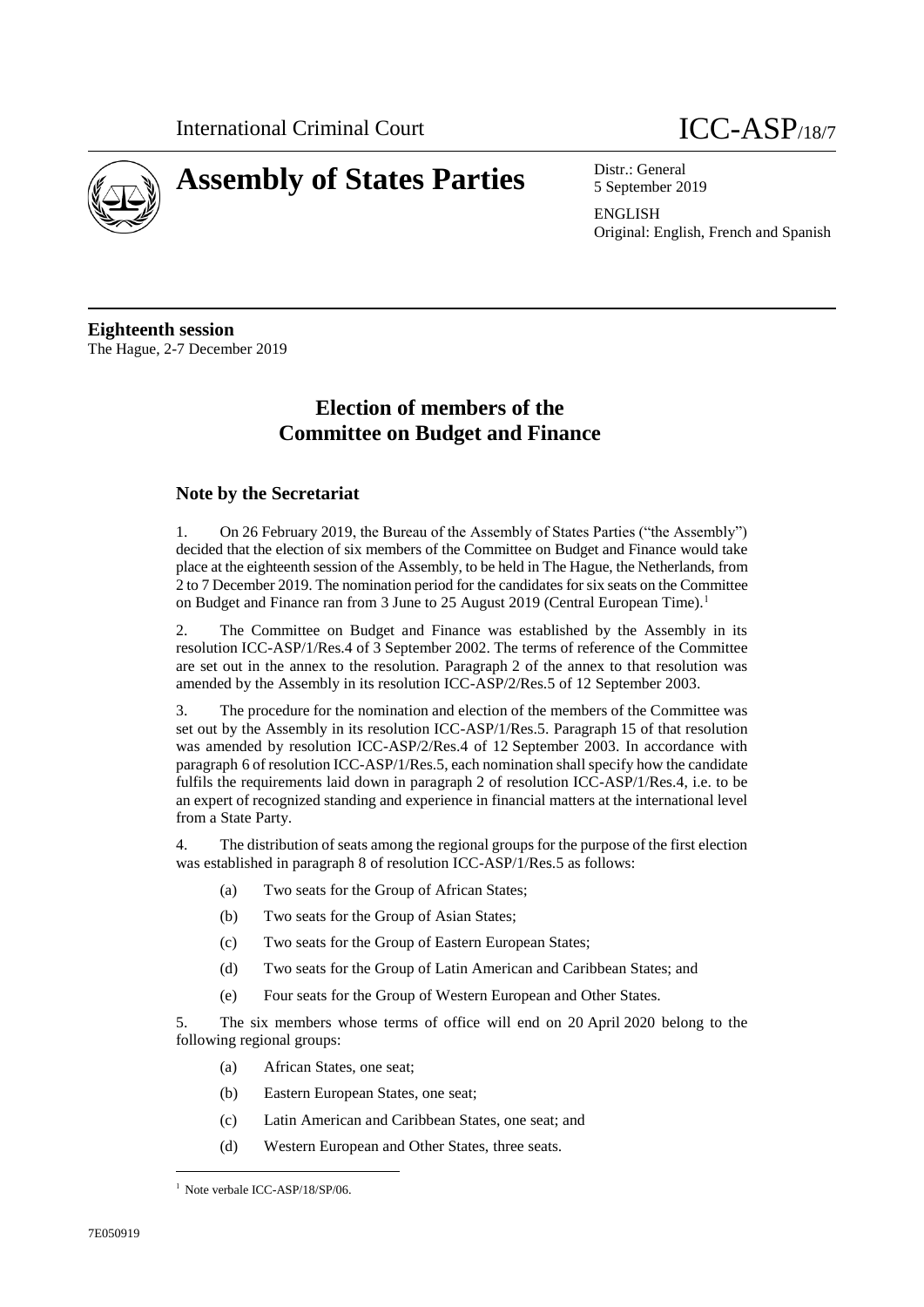6. As required by paragraph 9 of resolution ICC-ASP/1/Res.5, every effort shall be made to elect the members of the Committee by consensus, on the basis of a recommendation by the Bureau. Under paragraph 10, in the absence of a consensus, the election shall be a matter of substance, and subject to the requirements of article 112, paragraph 7 (a), of the Rome Statute, which provides as follows:

"7. Each State Party shall have one vote. Every effort shall be made to reach decisions by consensus in the Assembly and in the Bureau. If consensus cannot be reached, except as otherwise provided in the Statute:

(a) Decisions on matters of substance must be approved by a two-thirds majority of those present and voting provided that an absolute majority of States Parties constitutes the quorum for voting."

7. In accordance with paragraph 11 of resolution ICC-ASP/1/Res.5, the election shall be by secret ballot. However, this requirement may be dispensed with if the number of candidates corresponds to the number of seats to be filled or in respect of candidates endorsed by the respective regional groups, unless a delegation specifically requests a vote on a given election.

8. Under paragraph 12 of the resolution, the persons elected shall be those candidates from each regional group who obtained the highest number of votes and a two-thirds majority of States Parties present and voting, provided that an absolute majority of the States Parties constitutes the quorum for voting.

9. At the close of the nomination period, i.e. on 25 August 2019, six nominations had been received.

10. Of the six nominations, one was submitted by the Group of African States, one by the Group of Eastern European States, one by the Group of Latin American and Caribbean States, and three by the Group of Western European and Other States Group.

11. In accordance with paragraph 7 of resolution ICC-ASP/1/Res.5, a list in the English alphabetical order of all persons nominated, with accompanying documents, is contained in the annex to the present note.

# **Annex**

# **Alphabetical list of candidates (with statements of qualifications)**

# *Contents*

|    | Name                            | Nationality                                             | Page |
|----|---------------------------------|---------------------------------------------------------|------|
| 1. | Fernandez-Opazo, Carolina Maria | Mexico                                                  | 3    |
| 2. | Lee, Urmet                      | Estonia                                                 | 5    |
| 3. | Mattiya, Loudon Overson         | Malawi                                                  | 8    |
| 4. | McDonnell, Daniel               | United Kingdom of Great Britain and<br>Northern Ireland | 11   |
| 5. | Stein, Klaus                    | Germany                                                 | 13   |
| 6. | Veneau, Richard                 | France                                                  | 15   |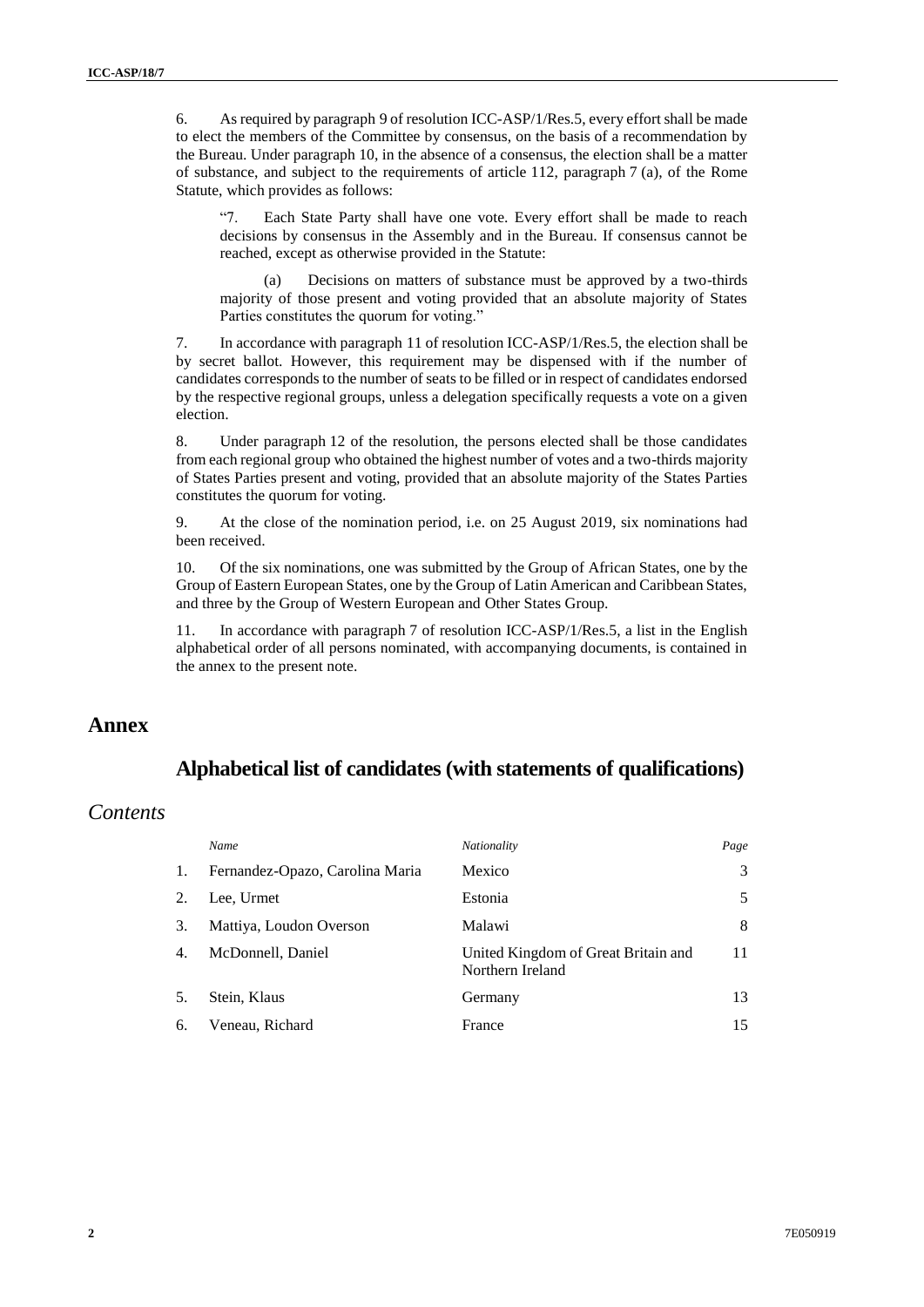# **1. Fernandez-Opazo, Carolina Maria (Mexico)**

[Original: English and Spanish]

# **Note verbale**

The Embassy of Mexico presents its compliments to the President of the Assembly of States Parties to the Rome Statute of the International Criminal Court, H.E. Mr. O-Gon Kwon, and has the honor to refer to the note ICC-ASP/18/SP/06 of 18 April 2019, related to the resolutions and procedures for the presentation of candidates to the Committee on Budget and Finance of the Assembly, for the elections to be held during the eighteenth session of the Assembly of States Parties (2-7 December, 2019).

In this regard, the Embassy of Mexico would like to transmit the interest of the Government of the Mexican United States to present as candidate for re-election to the Committee on Budget and Finance, Ms. Carolina Maria Fernandez-Opazo. Please find annexed to this note the curriculum vitae of Ms. Fernandez-Opazo.

Ms. Fernandez-Opazo is an Officer at the Ministry of Foreign Affairs. Her most recent position as Coordinator for Financial Issues, Directorate General for the Organization for the United Nations, reflects a deep knowledge and expertise of procedures and functioning of numerous international organizations, in which Mexico holds membership.

Ms. Fernandez-Opazo fully complies with the requirements established by paragraph 2 of resolution ICC-ASP/1/Res.4 (as amended) on the establishment of the Committee on Budget and Finance, being a national from a country (Mexico) in a region where underrepresentation would result if no citizen from this region is elected. In addition to the characteristics of her proficiency indicated in the previous paragraph, Ms. Fernandez-Opazo fully complies with the requirement of being a renowned and prestigious financial expert, while currently a member and former Chairperson of the Committee on Budget and Finance, with the end of her term on 20 April 2020.

# **Statement of qualifications**

#### **Personal information**

Ms. Carolina Maria Fernandez Opazo (Mexican) was born in Kingston, Jamaica, in December 1972.

Ms. Fernández is married and has two children.

#### **Educational qualifications**

She has a B.A. on International Relations by the Universidad de las Américas in Puebla, Mexico.

She also studied Administration at the Universidad de las Américas in Puebla and Economics at the Universidad Católica Boliviana, La Paz, Bolivia.

#### **Professional experience**

Ms. Fernandez has held different positions in the Ministry o Foreign Affairs, all of them in the multilateral area.

- Coordinator for Financial Issues, United Nations Division, May 2018 to May 2019.
- ˗ Director for Financial Issues, United Nations Division, November 2007 to May 2018.
- Deputy Director for Administrative and Budgetary Questions, United Nations Division, November 2000 to October 2007.
- ˗ Advisor to the Director General for the United Nations System, January 2000-October 2000.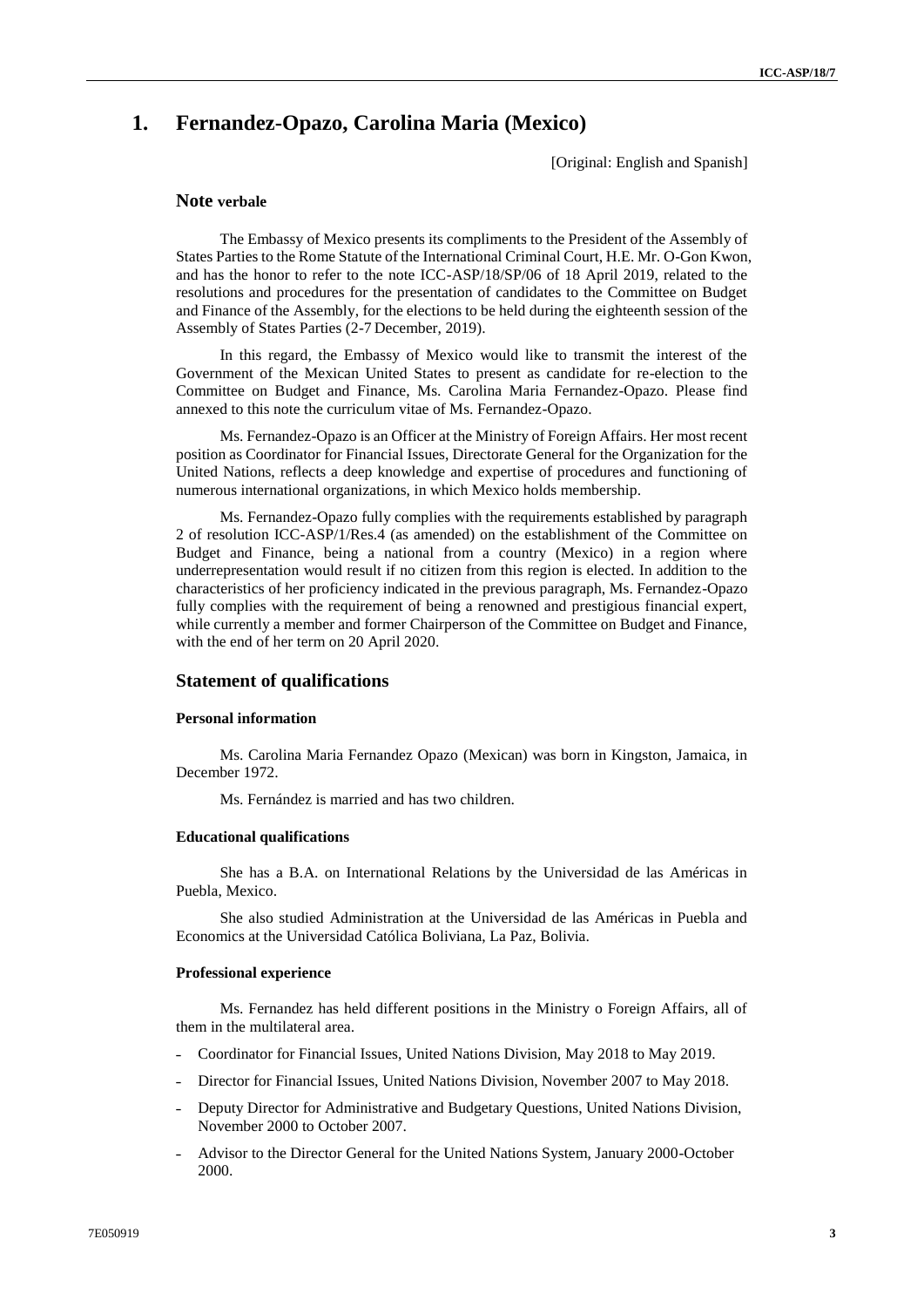˗ Analyst in charge of candidatures and political affairs, United Nations Division, April 1999- December 1999.

#### **Main activities**

- ˗ Expert on the Committee on Budget and Finance of the International Criminal Court (April 2007 to date). She has served as Chairperson since 2014.
- ˗ Expert on the Financial Committee of the Permanent Court of Arbitration. She chaired the Committee during 2015, 2018 and 2019.
- ˗ Expert on the Committee on Administrative and Budgetary Questions of the Agency for the Prohibition of Nuclear Weapons in Latin America and the Caribbean (OPANAL) (2016-2019), which she is currently chairing.
- Participation in the negotiations of the United Nations Regular Budget, scale of assessments and Peacekeeping Operations from 2003 to date.
- ˗ Member of the Delegation of Mexico that participated in the First Conference of States Parties to the Arms Trade Treaty (August 2015)
- ˗ Technical Secretary for the evaluation of Mexican memberships to international organizations. (December 2006-May 2007).
- Main negotiator of the Mexican Delegation to the scale of assessments process o the United Nations General Assembly or the period 2007-2009. (March-December 2006).
- ˗ Team leader of the Specialized Group of the Mexican Ministry of Foreign Affairs on scales of assessment of international organizations. (January 2006).
- ˗ Officer in charge of the Mexican candidature to the UN Economic and Social Council. (October 2001-December 2002)
- ˗ Officer in charge of the Mexican candidature to the UN Security Council. (December 2000- October 2001)

### **Congresses**

- Symposium on "Building the Financial System of the  $21<sup>st</sup>$  Century: An Agenda for Latin America and the United States". Harvard Law School. November 2014.
- ˗ Youth National Congress on the World Conference against Racism, Racial Discrimination, Xenophobia and related Intolerance. Organizer. June 2001.
- ˗ Regional Workshop on Judicial Cooperation in Criminal Matters related to drugs and organized crime. Organizer. June 2000.
- Youth National Congress on the Millennium Assembly. Organizer. May 2000.
- ˗ High Level Regional Meeting "Towards a More Stable and Predictable Financial International System and its Social Link". Organizer. September 1999.

#### **Languages**

Ms. Fernandez speaks fluent Spanish and English and has knowledge of Italian and French.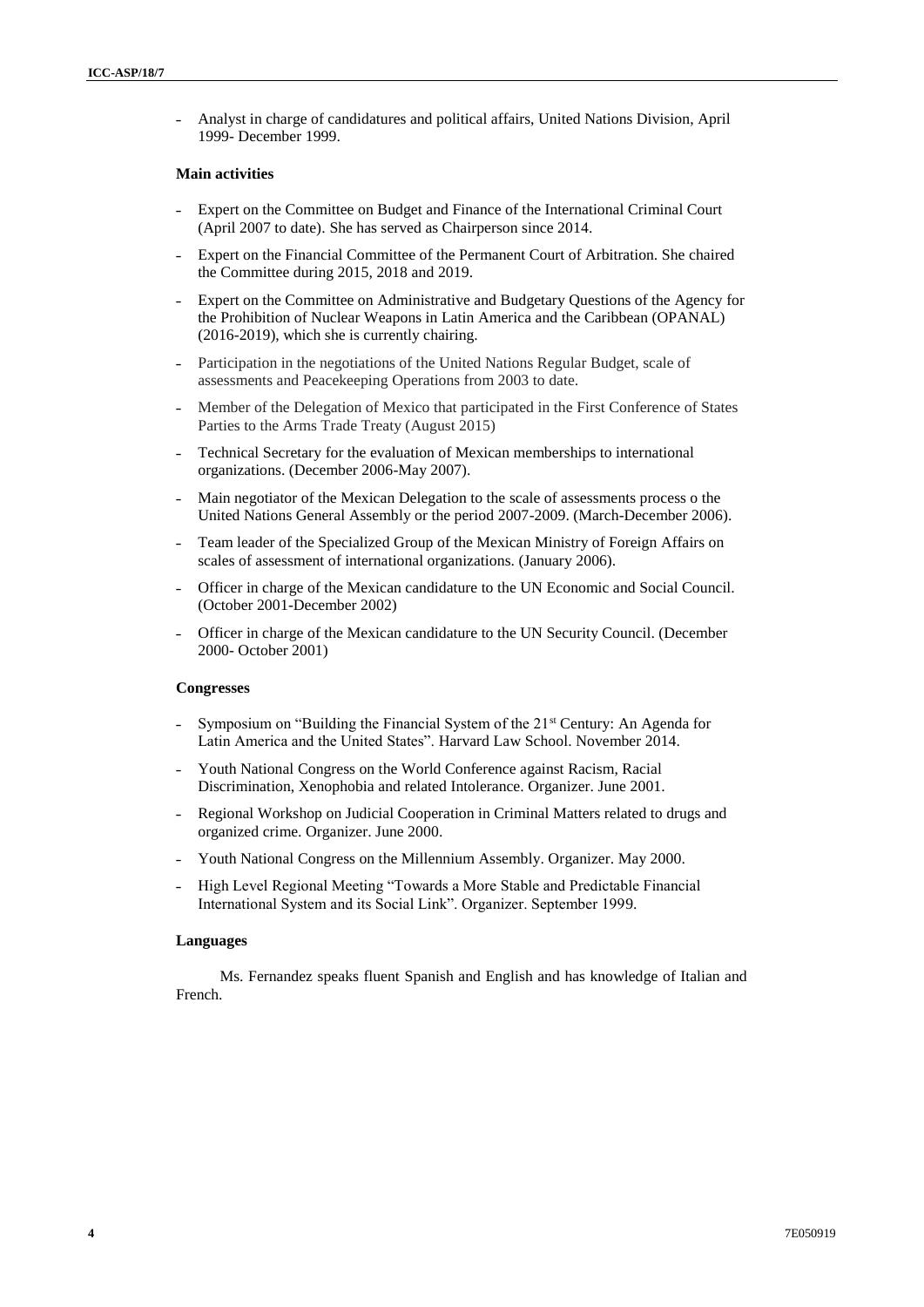# **2. Lee, Urmet (Estonia)**

[Original: English]

# **Note verbale**

The Embassy of the Republic of Estonia presents its compliments to the Secretariat of the Assembly of States Parties to the Rome Statute of the International Criminal Court and has the honour to inform that the Government of Estonia has decided to present the candidature of Mr. Urmet Lee for re-election to the Committee on Budget and Finance at the elections to be held during eighteenth session of the Assembly of States Parties to the Rome Statute of the International Criminal Court from 2 to 7 December 2019 in The Hague.

Mr. Lee has been serving as a member of the Committee on Budget and Finance since November 2015 and is currently the Vice-Chairperson of the Committee. Please find enclosed the curriculum vitae of Mr. Urmet Lee.

### **Statement of qualifications**

# **Education**

- 09/2011-08/2013: Hertie School of Governance, Berlin; Executive Master of Public Administration; Thesis topic: "Outlook for EU Supreme Audit Institutions: Performance Management; Effectiveness for Accountability Enforcement in Fiscal Governance".
- 01/2000-05/2000: University of Helsinki; Visiting student at the Department of Politology.
- 1993-1997: University of Tartu; Faculty of Social Sciences, Department of Public Administration; *baccalaureus artium* on public administration, subfield politology; including studies at the University of Aarhus, Denmark (1995/1996).
- 1990-1993: Tartu Secondary School No 5; graduating with silver medal.

#### **Work experience**

#### *Current positions*

- 10/2017-present: National Audit Office of Estonia (NAOE); Director: Main duties: heading services and development department (20 persons). My responsibilities cover strategic planning, budgeting, legal services, personnel, data management, ICT, planning and implementing development projects of NAOE, providing support for audit departments in regard to methodology and standards, arranging engagement of external experts, planning and executing the public relations of NAOE and planning and executing the foreign relations of NAOE. Also acting as an expert of NAOE peer-review team. Ongoing in 2019 is peer- review of the European Court of Auditors (I'm member of a team consisting experts from Danish, Dutch and United States supreme audit institutions). In 2018 I was a member of NAOE peer-review team evaluating activities of the Kazakhstan supreme audit institution.
- 11/2015- present: Member of the International Criminal Court Committee on Budget and Finance. For 2019 sessions elected as Vice-Chair. For 2018 sessions elected as rapporteur.
- 11/2017-present: Member of the Permanent Court of Arbitration Financial Committee.
- 08/2015-present: Substitute representative of NAOE at the Political Parties Financing Surveillance Committee (PPFSC); Main duties: The Committee is monitoring the fulfillment of financial reporting obligations of political parties in Estonia. The main task of the Committee is to prevent the parties to collect and use financing from illegal sources.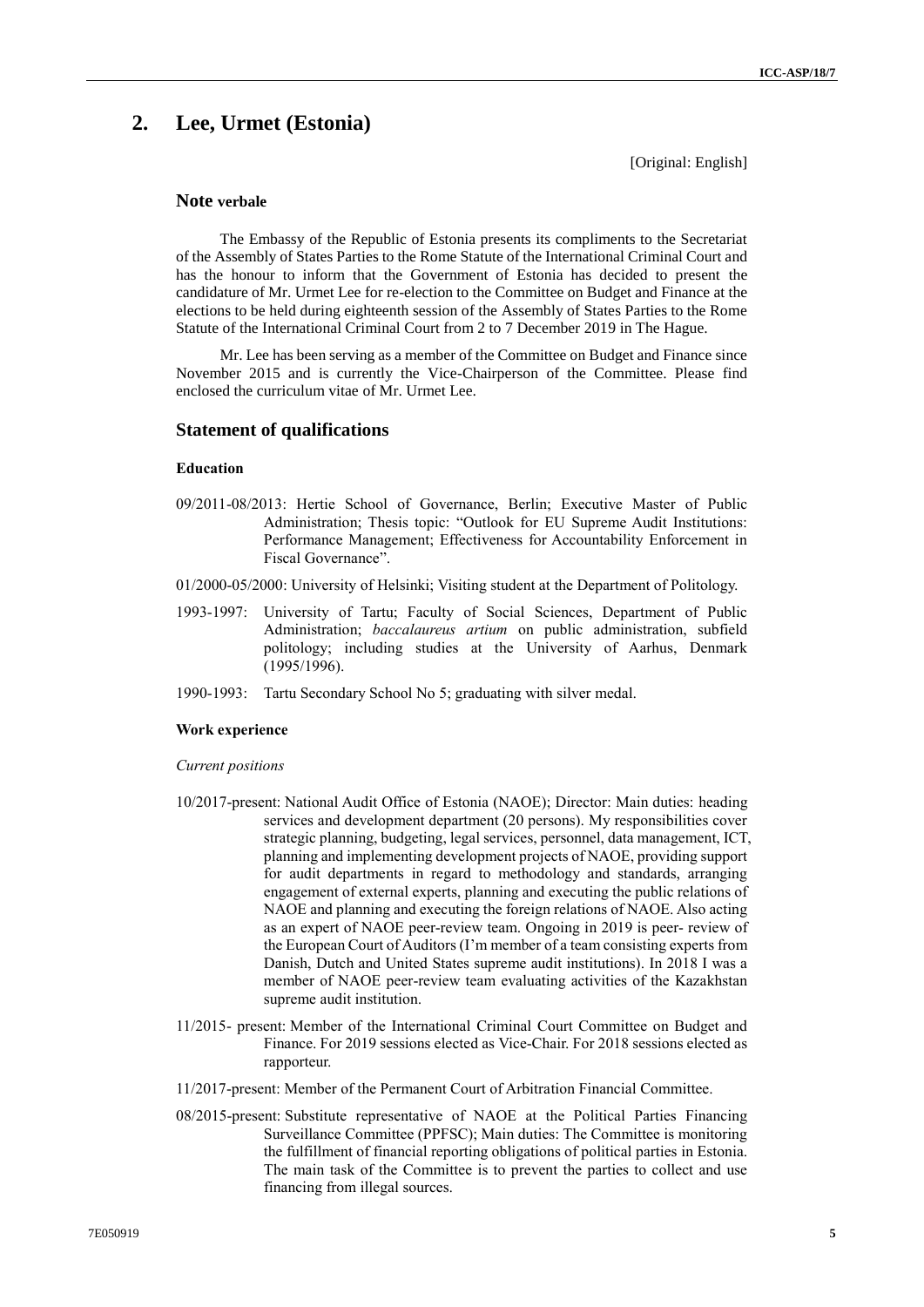05/2018-present: Member of the academic advisory boards of public administration and technology governance bachelor's and master's programmes of the Ragnar Nurkse Institute in TalTech; Main duties are to advise the faculty on developing the curriculum for the bachelor's and master's programmes of the institute.

#### *Past assignments*

- 01/2015-02/2019: Member of Estonian Statistical Council: Main duties were to advise a producer of official statistics (e.g. National Statistics; Office and Bank of Estonia) on the compilation of the official statistical programme.
- 03/2016-10/2017: National Audit Office of Estonia (NAOE): Director of Development; Main duties: heading of development department (11 persons), planning and implementing development projects of NAOE, providing support for audit departments in regard to methodology and standards, arranging engagement of external experts, planning and executing the public relations of NAOE and planning and executing the foreign relations of NAOE.
- 08/2014-02/2016: National Audit Office of Estonia: Advisor to Auditor General; Main duties: strategic advising about institutional matters as well as about audit related topics, preparing NAOE annual audit plan; preparation of NAOE annual report to the parliament; international relations.
- 09/2006-08/2014: National Audit Office of Estonia: Audit Manager, Performance Audit Department; Main duties: Plan and conduct performance audits on the fields of public finance and economic policy. Manage relations with Members of the Parliament (Riigikogu) as well as with the auditees and general public. Plan the professional development of auditors of my audit team. Contribute to the methodology development in NAOE and provide internal trainings.

*Selection of audits managed by me:*

- 2014: ["Impact of innovation support measures on competitiveness of companies";](http://www.riigikontroll.ee/tabid/206/Audit/2340/Area/4/language/en-US/Default.aspx)
- 2011: ["Organisation of the assessment of the impact of legal acts";](http://www.riigikontroll.ee/tabid/206/Audit/2200/Area/4/language/en-US/Default.aspx)
- 2010: ["Impact of state's enterprise support on the competitiveness of the Estonian](http://www.riigikontroll.ee/tabid/206/Audit/2148/Area/4/language/en-US/Default.aspx) [economy";](http://www.riigikontroll.ee/tabid/206/Audit/2148/Area/4/language/en-US/Default.aspx)
- 2009: ["Activities of the Tax and Customs Board in processing and collecting tax](http://www.riigikontroll.ee/tabid/206/Audit/2120/Area/18/language/en-US/Default.aspx)  [arrears";](http://www.riigikontroll.ee/tabid/206/Audit/2120/Area/18/language/en-US/Default.aspx)
- 2008: ["Activities of the Ministry of Finance in developing budgeting principles ";](http://www.riigikontroll.ee/tabid/206/Audit/2072/Area/18/language/en-US/Default.aspx)
- 2007: ["Relevance of Official Statistics and Efficiency of Data Collection"](http://www.riigikontroll.ee/tabid/206/Audit/2015/Area/18/language/en-US/Default.aspx)
- *Retrospective - Academic*
- 12/1999: Estonian Public Administration Institute, course: "Ethics of Civil Service": lecturer.
- 1998: University of Tartu: Faculty of Social Sciences, Department of Public Administration; Assisting following courses "Public Administration" and "Ethics".

### *Retrospective - Non-Governmental Sector*

09/2004-06/2006: PRAXIS Centre for Policy Studies: Executive Director; Main duties: I was responsible for running the largest and oldest independent think-tank in Estonia. It involved strategic planning of organisation development; plan the fund- raising, managing the relations with funders, academia, politicians and government officials. Putting together the annual research plan, set-up the quality control systems for policy analyses and studies. Manage human recourse and accounting.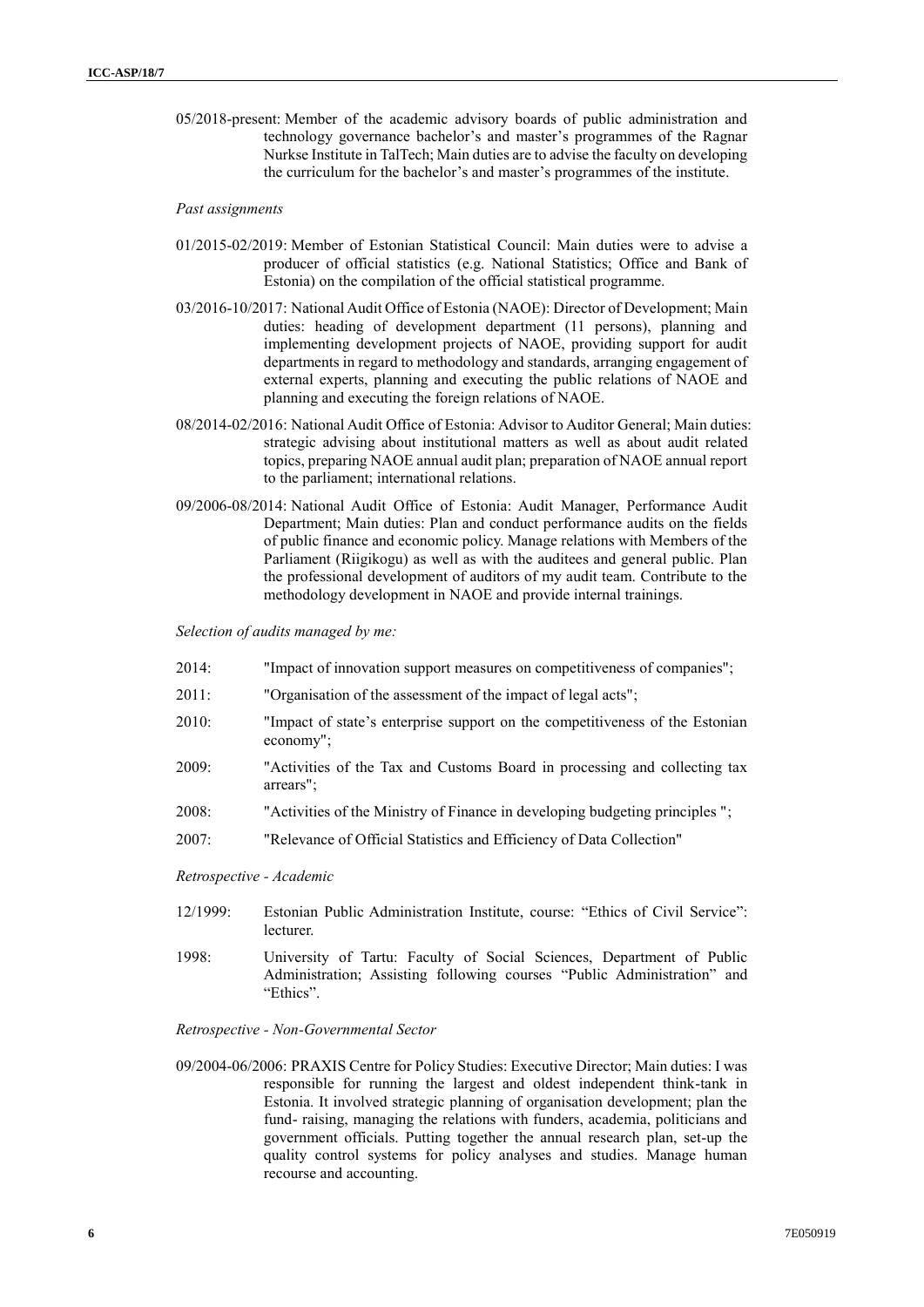#### *Retrospective - Civil Service*

- 07/2003-09/2004: Ministry of Social Affairs: Development Advisor (operational planning, operational ICT development, general PA matters); Main duties: My responsibility was to design and implement new work planning system for the ministry. Also commission an IT system to support that planning procedures. I advised the minister and administrative head of the ministry in work planning and efficiency improvement, liasoned with financial department on the matters of budget planning.
- 06/2000-03/2003: Citizenship and Migration Board: Deputy General Director (citizenship matters and ID-card policy); Main duties: Main task was to manage the issuance of Estonian passports, organise international procurements of security documents, manage international relations and prepare the agency for issuing the new electronic identity cards EST-ID (major IT development project which created an infrastructure used for nationwide e-services like digital signature and e-elections). I also was responsible for managing the network of local offices (17 with 180 civil servants) of the Board.

# **Languages**

| Estonian: | Native.                |
|-----------|------------------------|
| English:  | Fluent.                |
| Russian:  | Satisfactory.          |
| French:   | Beginner, level A.1.1. |

# **Interests**

Photography, astronomy, policy analyses.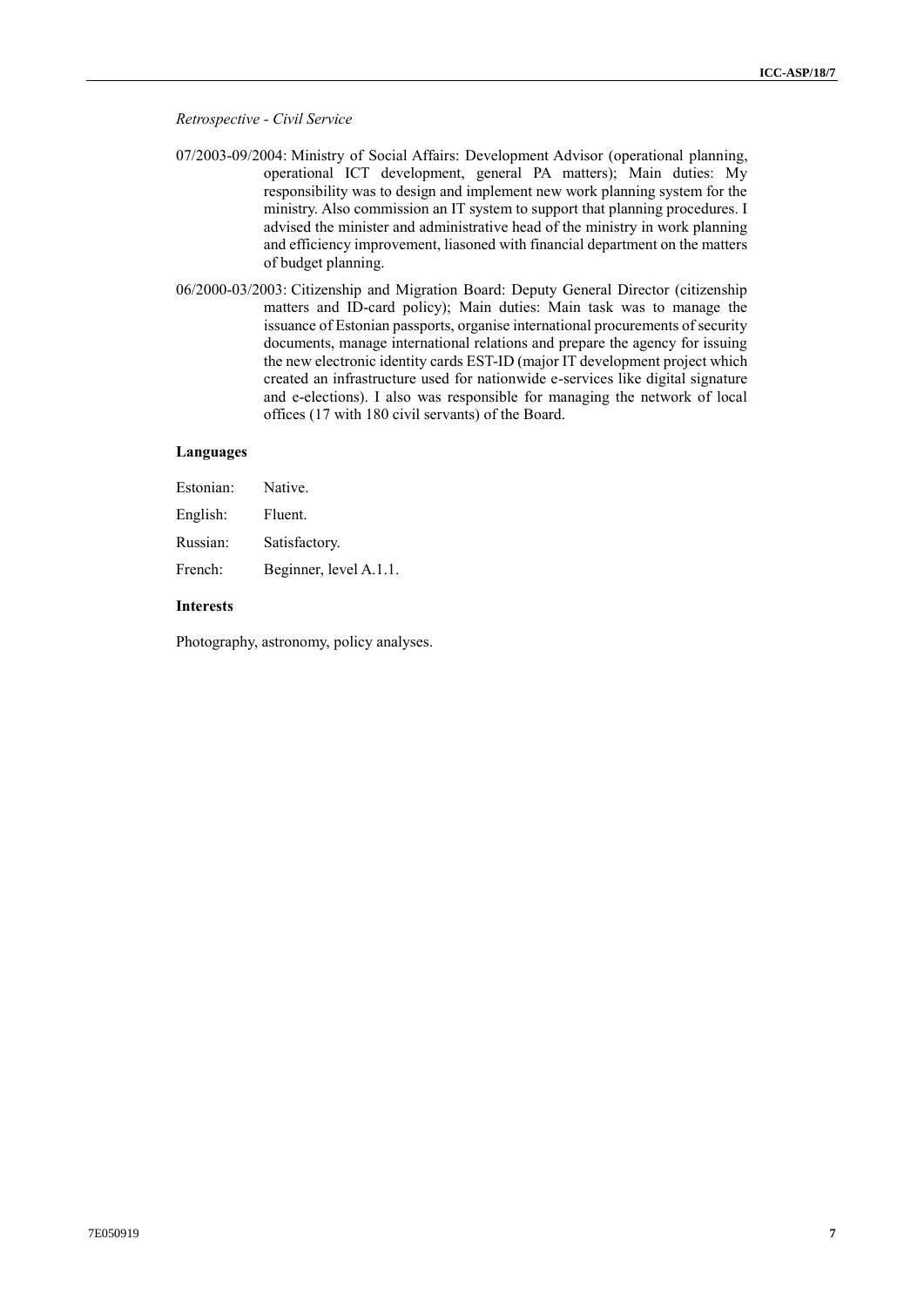# **3. Mattiya, Loudon Overson (Malawi)**

[Original: English]

# **Note verbale**

The Ministry of Foreign Affairs and International Cooperation of the Republic of Malawi presents its compliments to the Secretariat of the Assembly of States Parties and has the honour to refer to the latter's note verbale reference no. ICC-ASP/18/SP/06 concerning the nomination period for the election of the members of the Committee on Budget and Finance.

The Ministry further refers to the invitation extended to States Parties to nominate candidates for six seats on the Committee on Budget and Finance, and wishes to inform the esteemed Secretariat that the Government of the Republic of Malawi wishes to nominate Mr. Loudon Overson Mattiya whose qualifications and relevant work experience are summarized in the attached curriculum vitae.

# **Statement of qualifications**

### **Personal information**

| Date of birth: | 18 March 1969                             |
|----------------|-------------------------------------------|
| Nationality:   | Malawian                                  |
|                | Marital status: Married with two children |

#### **Specific areas of expertise**

Loudon Mattiya is currently working at multilateral environment at Malawi Mission as Deputy Permanent Representative/Deputy Ambassador to the United Nations and other International Organization responsible for health, labour, humanitarian, environmental, intellectual property and human rights in Geneva, and focal point for Malawi Mission at WHO, ILO, UNHRC, IOM, OCHA, UNEP, WMO, WIPO, UNAIDS, UNHCR etc. He is also responsible for administrative and financial affairs of the Mission. He has relevant professional experience and qualification for the position especially in areas of diplomacy, advocacy, finance, budgeting and strategic management as provided on specific areas of expertise below:

- Financial& Management Accounting;
- ˗ Strategic Financial Management;
- ˗ Annual Financial Reporting and Planning;
- ˗ Strategic Planning development& Management;
- Budgeting & budgetary control;
- Profitability management;
- ˗ Credit and Risk Management;
- ˗ Treasury & Credit Management;
- Policy Analysis;
- ˗ Diplomacy in multilateral environment on health, labour, humanitarian and human rights;
- ˗ Multilateral, bilateral and Regional dialogue and cooperation;
- ˗ Trade negotiations, promotion and resolution drafting; and
- Policy Analysis.

#### **Education**

- 2003 2004: Masters of Science Degree in Strategic Management, University of Derby, UK.
- 1991 1994: Bachelor of Commerce Degree in Accountancy University of Malawi, The Polytechnic.
- 1989 1991: Diploma in Business Studies University of Malawi, The Polytechnic.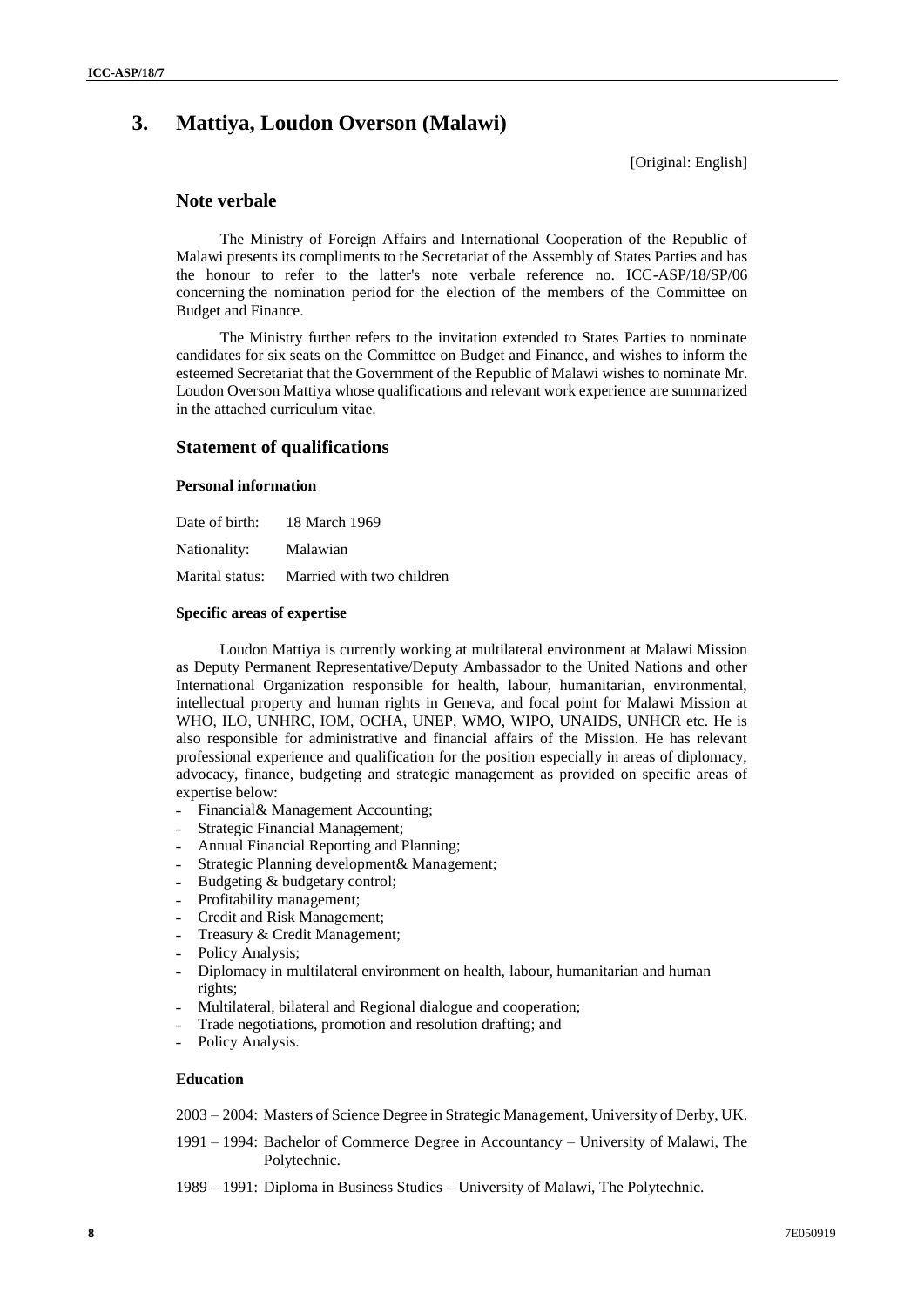- 2002 2004: Advanced Diploma in Financial Management Chartered Institute of Management Accountants (CIMA), UK.
- 2018 2019: Diploma in Executive Diploma in Multilateral Diplomacy (in progress) UNITAR.

#### **Professional membership/certificates**

- ˗ The Chartered Institute of Management Accountants Finalist, UK.
- ˗ Certified Public Accountant, Malawi Accountants Board (Mw).

#### **Special achievements**

- ˗ Chairman of Steering Committee of Strategic Plan preparation for Tobacco Control Commission (TCC).
- Being in the Committee to produce a handbook on Performance Management Plan and Budgets (PMPB) Guidelines for Public Sector parastatal in Malawi.
- ˗ Fully involved in Steering Committee for the developing HIV/AIDS Policy guidelines for Parastatal sector in line with National Aids Policy.
- ˗ Developed two Strategic Plans for RUMARK Agro dealers Association and RUMARK Trust (RUMARK – Rural Market).
- Implementation of windows version of ACCPAC accounting package, designing accounting reports and timely producing draft annual and quarterly accounts.

#### **Work experience**

- February 2016 to date: Deputy Permanent Representative, Permanent Mission of Malawi at United Nations, and Other International Organizations for Malawi Mission in Geneva including World Trade Organisation (WTO). Job objective: Deputy Head of Mission undertaking all assignments at the Mission on trade, health, labour, Human Rights, humanitarian and all other social affairs including administration, budgeting, accounting and control systems. Among activities performed are to actively participate in High-Level meetings, treaties, conventions and partnerships with UN and International Organizations in Geneva, cooperation and coordinating governance issues for the Mission with Geneva based International Organization including policy advisory, drafting statements, resolutions, trade promotion, advocacy on human rights matters.
- August 2000 February 2016: Finance Director Executive Management at Tobacco Control Commission (TCC), Tobacco Regulatory Authority in Malawi, Semi-public entity. Job objective: Head of Department reporting direct to Chief Executive Officer with the job objective of providing overall leadership of Finance Department and ensuring effective financial management, developing and implementing effective business plans and budgeting. This included execution of different computerised accounting and financial systems as well as apply techniques, formulate strategic plans and policies in areas of Strategic Management, Financial management, Information management, Performance Management. Preparation, implementation, monitoring and controlling of the Commission's annual budgets – including consolidating of company annual budgets based on departmental inputs (activity based) after budget committee discussions; Providing business plans and guidance to the Board and Executive Team on strategic financial issues and other operational objectives;
- 1997 2000: Company Accountant, Petroleum Control Commission (PCC), Petroleum Regulatory Authority which regulates importation and pricing of fuel in Malawi. Job objective: reporting directly to the Finance Controller of Petroleum Control Commission with the job objective of preparing budgets and financial reports as well as supervising the accounts personnel department. Specific functions were Treasury Management, Working Capital Management, Budget preparation & Budgetary Controls, Financial Reporting, Internal Control System, Fixed Assets Management and Supervision, General Administration & Taxation.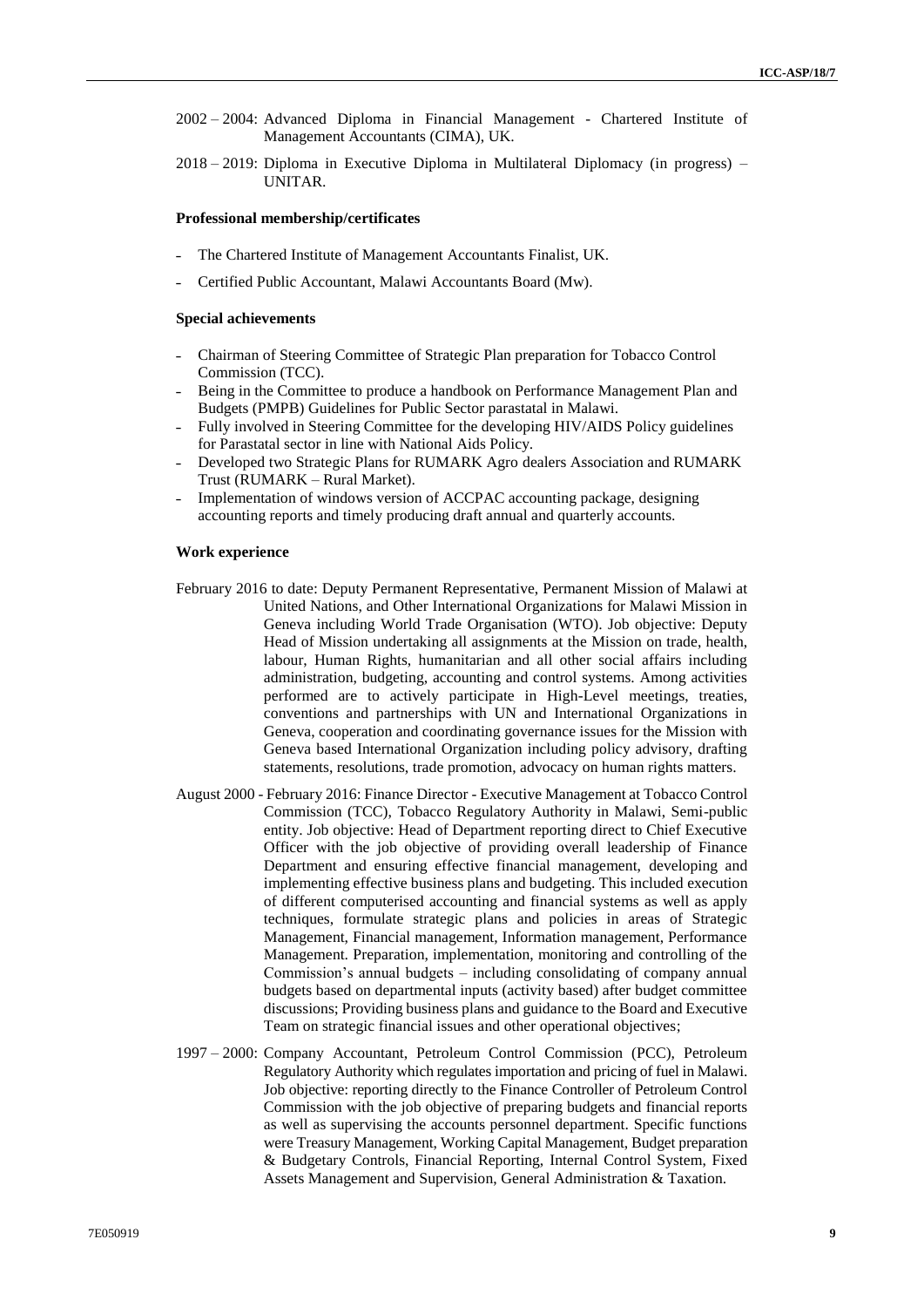1995 – 1997: Assistant Accountant, Petroleum Control Commission (PCC), Petroleum Regulatory Authority. Job objective: reporting directly to the Company Accountant of Petroleum Control Commission with the job objective of assisting the budget preparation, payments of foreign suppliers, bank reconciliation and producing financial reports.

# **Training/certificates**

| May 2018:   | Executive course on City Health Diplomacy, Graduate Institute of Geneva,      |
|-------------|-------------------------------------------------------------------------------|
|             | Geneva Switzerland.                                                           |
| Nov 2018:   | Leadership course, Leading for sustainable development, United Nations        |
|             | System Staff College (UNSSC), Geneva Switzerland.                             |
| Dec 2016:   | Conference Diplomacy and multilateral negotiations, United Nations Institute  |
|             | For Training And Research (UNITAR), Geneva Switzerland.                       |
| Jan 2017:   | Negotiation skills and techniques, United Nations Institute For Training And  |
|             | Research (UNITAR), Geneva Switzerland.                                        |
| May 2017:   | Leadership skills, United Nations Institute For Training And Research         |
|             | (UNITAR).                                                                     |
| May 2017:   | Negotiating, drafting and adopting UN Resolution, United Nations Institute    |
|             | For Training And Research (UNITAR), Geneva Switzerland.                       |
| June 2009:  | Financial Control and Accountability in the Public Sector, Intelligent Africa |
|             | Marketing and Training, Dar Es Salaam, Tanzania.                              |
| Iune $2008$ | Strategic and Operational Planning for Successful Public Service Budgeting    |

June 2008: Strategic and Operational Planning for Successful Public Service Budgeting, Intelligent Africa Marketing and Training, Johannesburg South Africa.

### **Other professional activities**

- 2017- 2018: Chairman expert group of the African Caribbean Pacific (ACP) as Coordinator, World Trade Organization (WTO).
- 2016 -2018: Member of Board of UNAIDS.
- 2016: Served in the board of Finance Committee of UNCTAD.
- 2017 -2018: Fully involved in the negotiations of the Intergovernmental Conference that led to the adoption of the [Global Compact for Safe, Orderly and Regular](https://undocs.org/A/CONF.231/3)  [Migration](https://undocs.org/A/CONF.231/3) (GMC) in December, 2018.
- 2017 -2018: Attending Human Right Council meetings in Geneva and involved in the UPR processes.

#### **Publications**

- ˗ Impact of Strategic Business Plan to the improvement of business performance in the Public Sector of Malawi – Case study of Central Region Water Board, Thesis 2004 – Master of Science in Strategic Management, University of Derby, UK.
- Strategic Plans for RUMARK Agro dealers Association and RUMARK Trust (RUMARK – Rural Market).

#### **Knowledge of computer systems**

- Microsoft Word, Excel & Power Point Advanced Knowledge.
- ˗ ACCPAC Accounting package Advanced Knowledge.
- ˗ SUN Accounting package Advanced Knowledge.
- ˗ Quantum payroll package Advanced Knowledge.
- ˗ Internet & E-mail Advanced Knowledge.

#### **Languages**

- English: Expert level.
- French: Beginner's level.
- ˗ Chichewa: Mother tongue.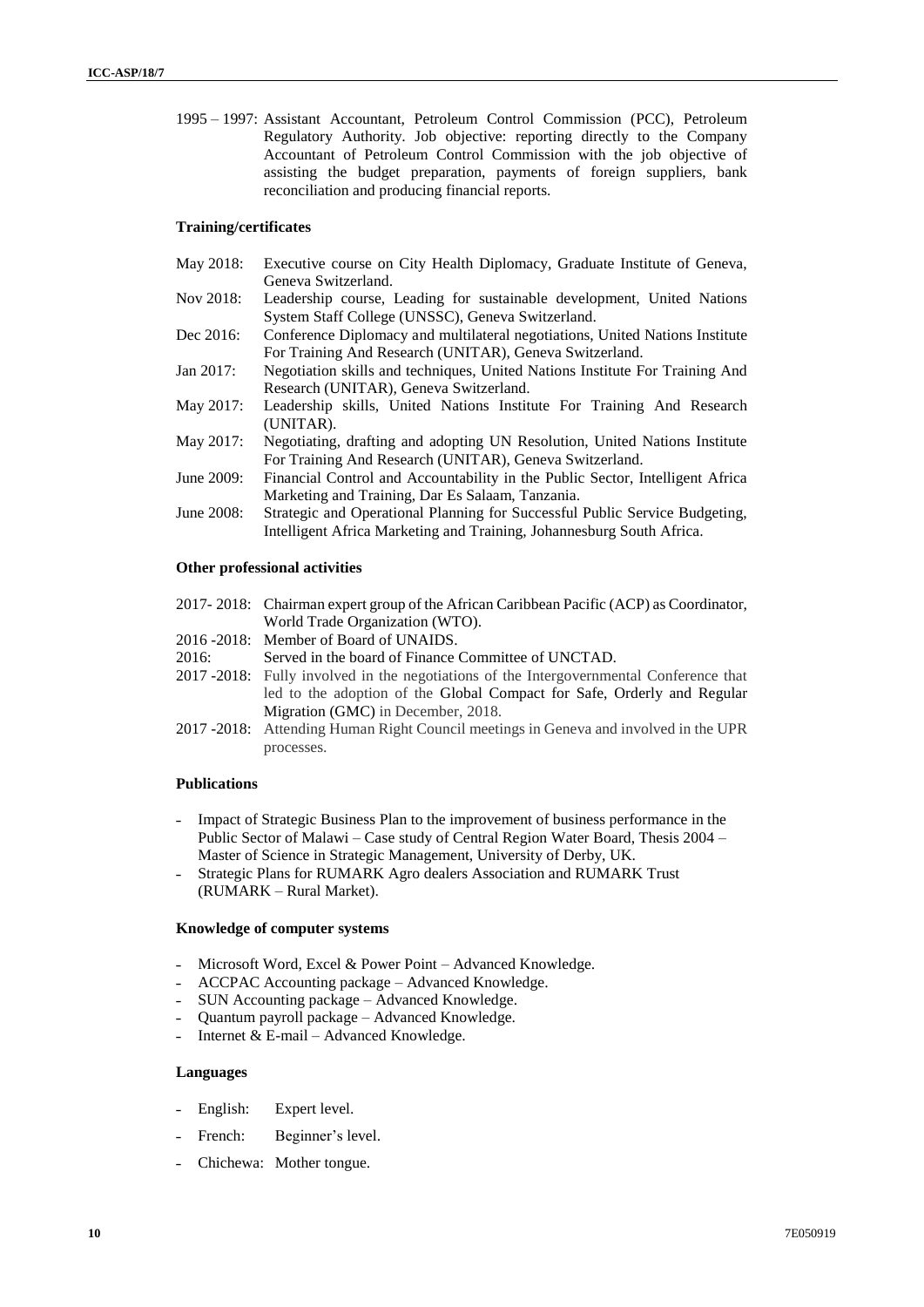# **4. McDonnell, Daniel (United Kingdom of Great Britain and Northern Ireland)**

[Original: English]

# **Note verbale**

Her Britannic Majesty's Embassy presents its compliments to the Secretariat of the Assembly of States Parties and has the honour to nominate **Mr Daniel McDonnell** for a position on the Committee on Budget and Finance. This nomination is pursuant to the Secretariat's note verbale of 18 April (ICC-ASP/18/SP/06) and the procedure for the nomination and election of members of the Committee on Budget and Finance (ICC-ASP/1/Res.5, as amended by ICC-ASP/2/Res.4).

A curriculum vitae providing details of Mr McDonnell's qualifications and proof of relevant experience is attached.

The United Kingdom commends the nomination of Mr McDonnell as an expert of recognized standing and experience in financial matters at the international level. As a senior official and qualified accountant in the United Kingdom's Foreign and Commonwealth Office (FCO), Mr McDonnell is currently Head of the FCO's Financial and Business Planning, managing multi-billion budget allocations. Mr McDonnell's previous responsibilities have included providing financial management and investment advice to the FCO's entire overseas network. Mr McDonnell also has extensive international experience, including financial management of operations in the Middle East and in managing the development of security programmes in Africa.

# **Statement of qualifications**

#### **Professional experience**

- 2010 present: United Kingdom Foreign and Commonwealth Office (FCO).
- 2017 present: Head of Financial and Business Planning: Financial and Business Planning for the FCO's Core Budget of £1.7bn per year; Design and management of change programmes to enhance the financial and business planning processes.
- 2015-2017: Financial Adviser for the FCO's Overseas Network of Diplomatic Missions: Delivering a four year strategic financial plan exceeding £500m.; Managing an annual budget in excess of £120m.; Providing investment advice including for estates projects.
- 2015: Financial Adviser, Budget Negotiations with HM Treasury: Providing specialist financial advice to the FCO's budget negotiations with UK Treasury including capital investment plans and foreign exchange management. Overseas deployment to the United Arab Emirates: Extended duty in Abu Dhabi to improve corporate governance and reporting.
- 2014-2015: Financial Manager FCO Middle East operations: Managing the financial and business planning processes for the FCO's Middle East operations including an annual budget of £75m.; Enhancing good governance and financial reporting by the FCO's missions in the Middle East region.
- 2014: Overseas deployment to Egypt: Implementing improved governance and financial reporting structures.
- 2013-2014: Private Secretary to the Finance Director: Supporting the Finance Director in giving strategic direction to FCO's financial management; Promoting continuous professional development amongst financial experts.
- 2011-2013: Programme Manager, Africa Counter-Terrorism Programme: Management of CT projects, as part of a £36m programme fund; Monitoring and Evaluation of regional CT projects - incl Nigeria, Kenya and Morocco.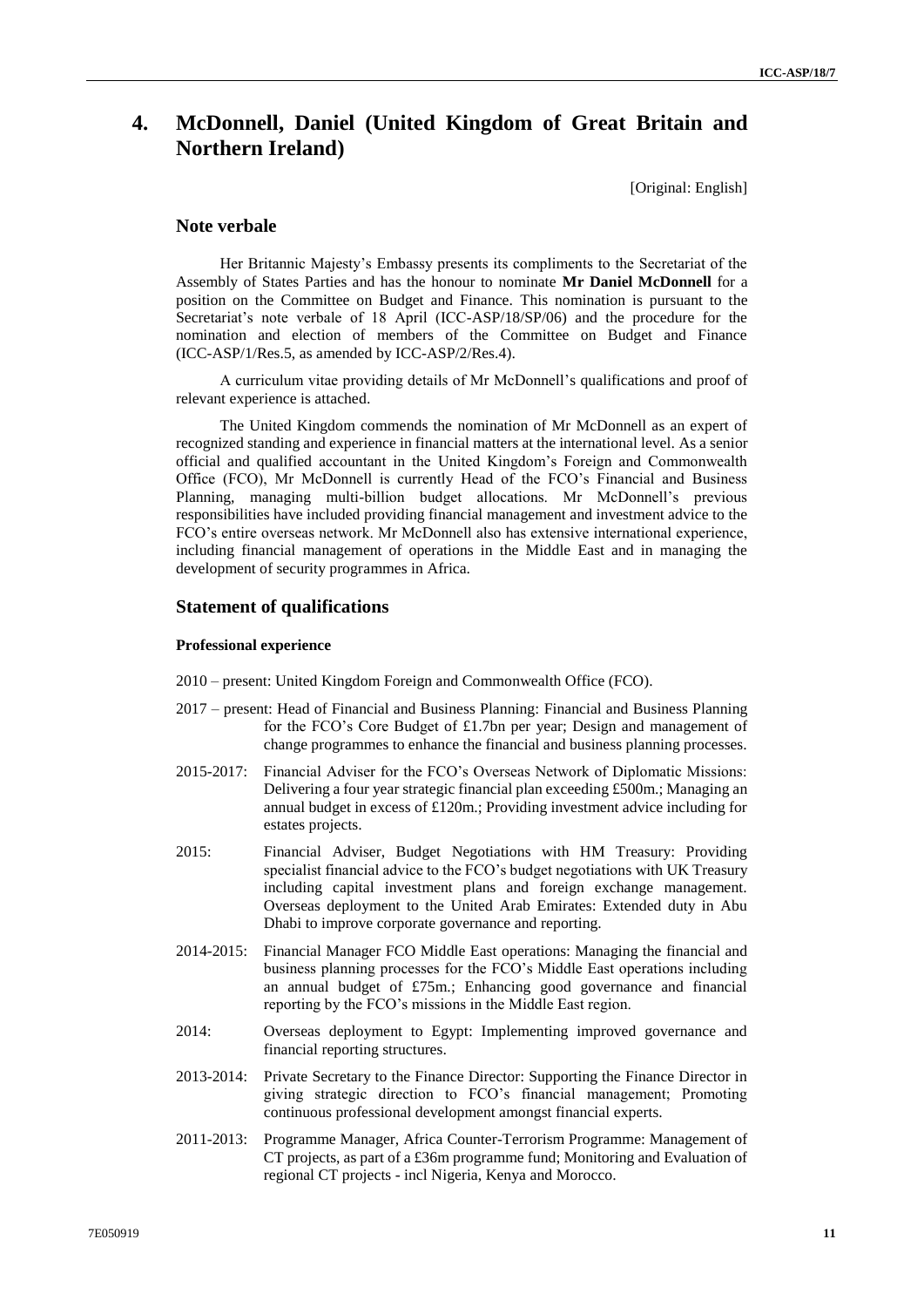- 2010-2011: Financial and Business Analyst, FCO: Providing data analysis, modelling, and advice on cost sharing with other UK Government Organisations.
- 2005-2010: British Gas Limited Several roles including Business and Data Analyst: Modelling and forecasting labour requirements across UK operations to meet performance targets; Identifying and securing additional sources of revenue; Building the Organisation's capability to exploit management information systems.

# **Professional and academic qualifications**

- 2014: ACCA Qualified Accountant.
- 2006: BA with Honours Economics and Business 2:1.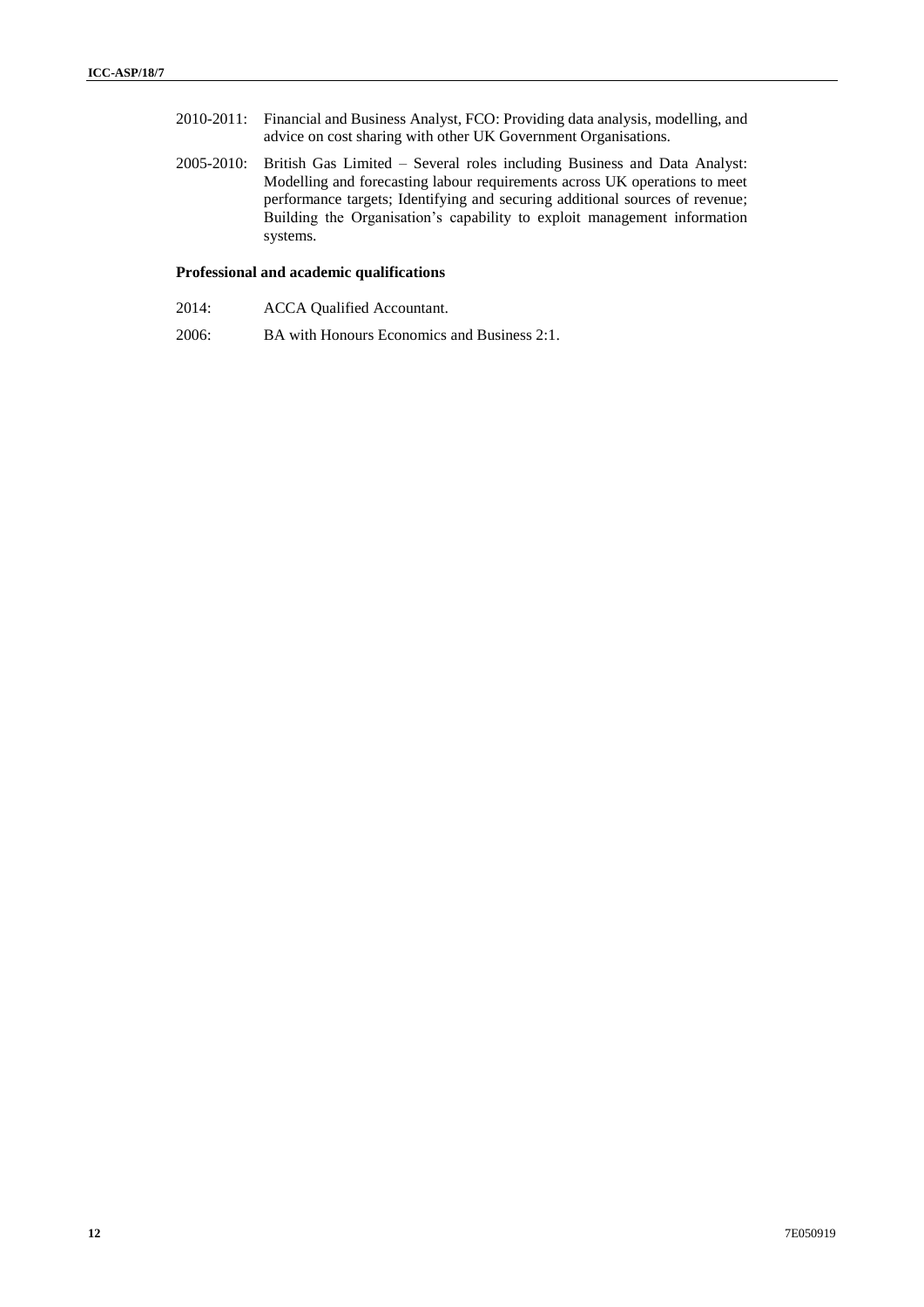# **5. Stein, Klaus (Germany)**

[Original: English]

# **Note verbale**

The Embassy of the Federal Republic of Germany presents its compliments to the International Criminal Court and has the honour to communicate that the Government of the Federal Republic of Germany has decided to present the candidature of Dr. Klaus Stein for election to the Committee on Budget and Finance of the International Criminal Court at the eighteenth session of the Assembly of States Parties, to be held in The Hague in December 2019.

Dr. Klaus Stein has extensive experience in international financial, monetary and economic affairs. He has particular knowledge of the administrative and financial management of international organizations at the European and United Nations level. He served inter alia on the Board of Directors of the European Bank for Reconstruction and Development (EBRD) and chaired the Budget and Administrative Affairs Committee of EBRD. Dr. Stein has gained a thorough understanding of the administrative and budgetary challenges of multilateral institutions.

A copy of the statement of qualifications of Dr. Klaus Stein, containing a career overview and his career profile, is attached to this note. Dr. Klaus fulfils the requirement that candidates shall be experts of recognized standing and experience in financial matters at international level.

# **Statement of qualifications**

### **Career overview**

- Extensive experience in international financial, monetary and economic affairs. Demonstrated negotiation skills.
- Specific experience in budgetary management and policy planning of international organizations incl. United Nations system and European Union.
- Served on Boards of various companies, banks and research institutions.
- ˗ Represented Germany in the Budget and Administrative Committee (5th Committee) of the United Nations General Assembly and was elected member of the Advisory Committee on Budgetary and Administrative Questions of the United Nations.
- Gained experience as a staff member of the International Monetary Fund (IMF) and served for almost five years as Executive Director on the IMF Board.
- Served on the Board of the European Bank for Reconstruction and Development.

#### **Professional career**

- September 2015 to July 2018: Director for Germany at the European Bank for Reconstruction and Development, London, United Kingdom; 2016/2017 and 2017/2018 Chairperson of the Budget and Administrative Affairs Committee.
- March 2011 to August 2015: Deputy Department Director, Financial Market Policy Department, Federal Ministry of Finance, Berlin, Germany; International Banking Issues, Banks of the Federal Government, Supervision of the Supervisor, Money Laundering and Payment Systems, Consumer Protection in Financial Markets.
- July 2011 to November 2015: Member of the Executive Board of Landwirtschaftliche Rentenbank, Frankfurt/M, Germany; 2013-2015 Chairperson of the Review **Committee**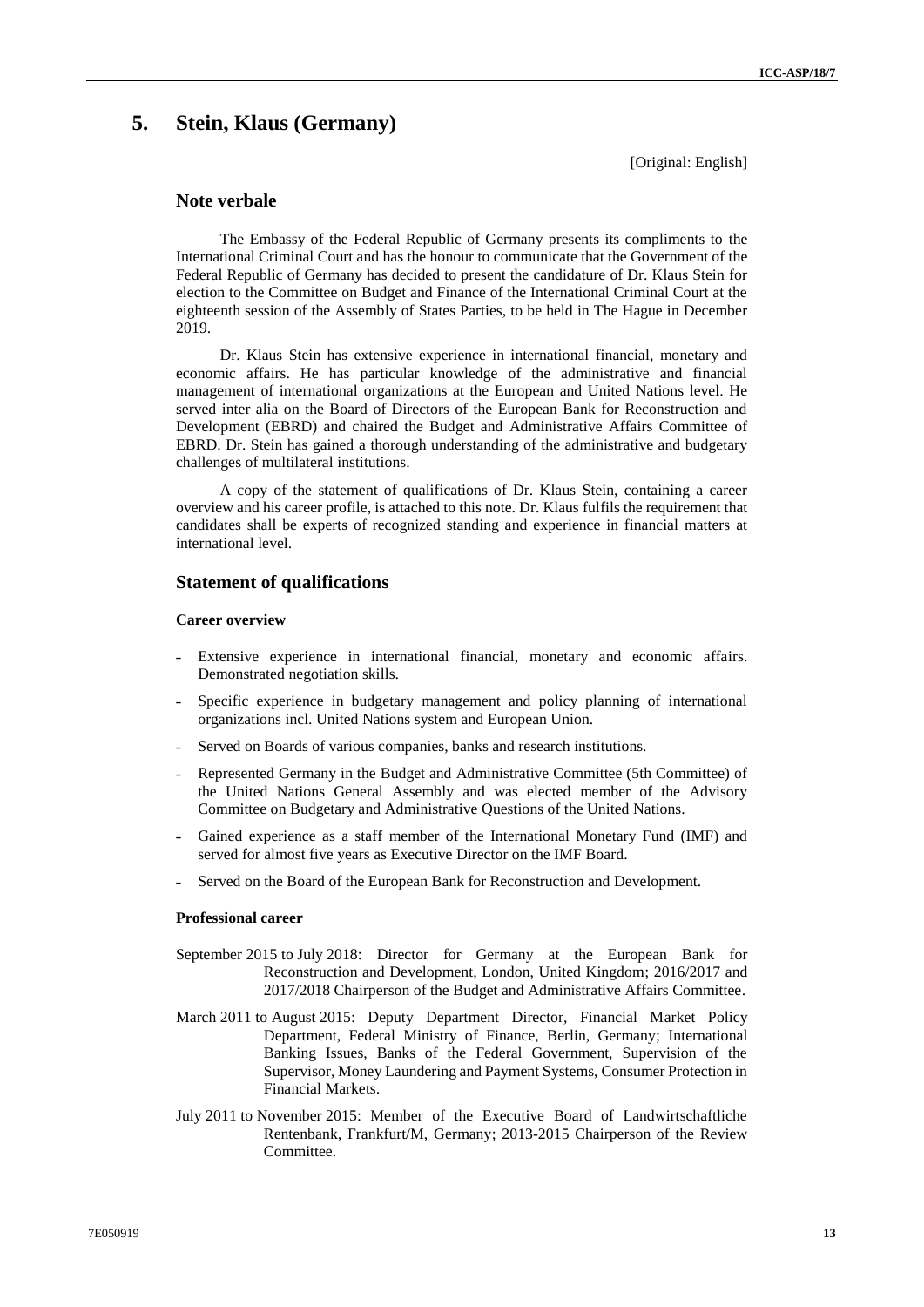- 2006–2011: Executive Director for Germany at the International Monetary Fund (IMF), Washington, D.C., United States of America; 2007 – 2010 President of EURIMF, an informal group of the EU member states at the Board of the IMF, representing the EU and Euro Area at the Board.
- 2003–2006: Deputy Department Director General, Federal Budget Department, German Federal Ministry of Finance, Berlin, Germany; Heading two different Directorates (Defense, Development and Agriculture; Financial Planning and Policy issues in Budgeting).
- 2003–2006: Board Member of the BwFuhrparkservice GmbH, the Federal Financial Supervisory Authority (BaFin) and various Research Centres.
- 2000–2003: Minister's Office, Head of the Cabinet of Ministers and Parliament Liaison Division, Federal Ministry of Finance, Berlin, Germany.
- 1995–1999: Counsellor (Finance and Management) at the Permanent Mission of Germany to the United Nations, New York, United States of America; Delegate to the Fifth Committee of the General Assembly (Budget and Administration) of the United Nations; 1996/1997 Vice-Chairman of the Fifth Committee of the General Assembly of the United Nations; 1997 – 1998 Member of the Advisory Committee on Administrative and Budgetary Questions (ACABQ) to the General Assembly of the United Nations, New York.
- 1992–1995: Deputy Chief of the General Division for Budget Preparation and Financial Planning, Federal Budget Department, Federal Ministry of Finance, Bonn, Germany.
- 1990–1992: Economist, Public Expenditure Management Division, Fiscal Affairs Department, International Monetary Fund, Washington, D.C., USA.
- 1985–1990: Various positions in the Federal Budget Department of the German Federal Ministry of Finance, Bonn, Germany.
- 1982–1985: Assistant Professor, University of Trier, Germany; International Public Law, European Law and German Constitutional Law.

### **Academic background**

- 1986: Dr. jur. (University of Trier, Germany).
- 1973–1979: Studies of Law at Johannes-Gutenberg-University, Mainz, Germany, First State Examination in Law (1979), Second State Examination in Law (1982).

#### **Languages**

| English: | fluent. |
|----------|---------|
|----------|---------|

- French: good.
- German: native speaker.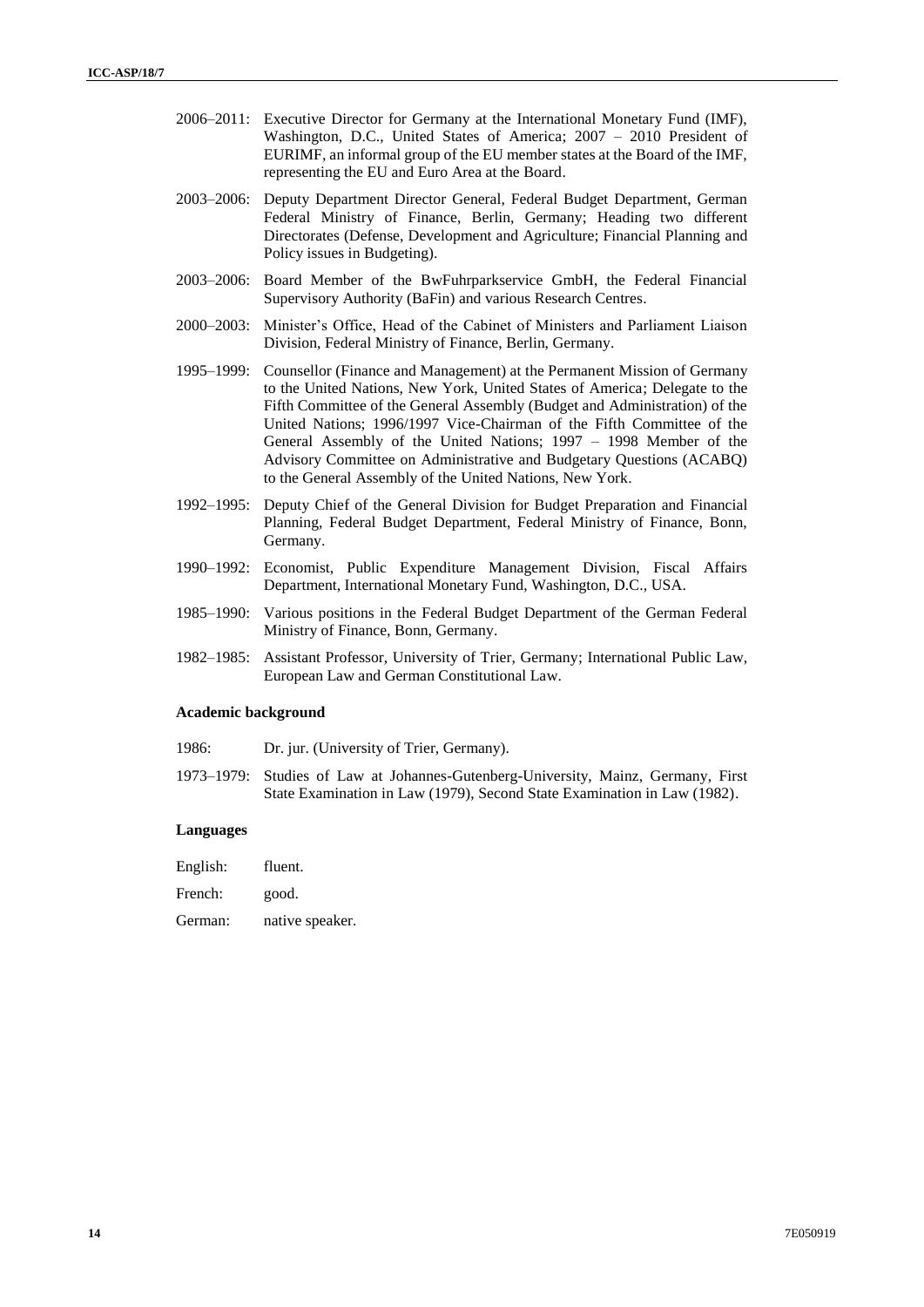# **6. Veneau, Richard (France)**

[Original: English and French]

# **Note verbal**

The Embassy of France presents its compliments to the Secretariat of the Assembly of States Parties to the Rome Statute establishing the International Criminal Court and, referring to its note verbale ICC-ASP/18/SP/06 dated 18 April 2019 concerning the nomination procedure for the election of the members of the Committee on Budget and Finance, has the honour to inform it of the following.

The Government of the French Republic has decided to nominate Mr Richard Veneau for a second term of office as member of the Committee on Budget and Finance (CBF) of the International Criminal Court in the elections to be held during the eighteenth session of the Assembly of States Parties (2 to 7 December 2019).

A graduate of the Institut d'Etudes Politiques in Paris, of l'Ecole des hautes études commercials in Paris and with a Masters in international tax law, Mr Veneau is currently responsible for updating the Staff Rules and Regulations at the African Development Bank. Before that he held various posts within the Secretariat General of the European Investment Bank, at the Council of Europe Development Bank and with various banking and financial organisations which enabled him to acquire extensive experience of financial oversight and of the management of intergovernmental organisations. Mr Veneau therefore meets the requirements set out in paragraph 2 of the annex to resolution ICC-ASP/1/Res.4 amended on the Establishment of the Committee on Budget and Finance, as evidenced by his curriculum vitae, which the Embassy has the pleasure of appending to this note verbale.

If re-elected, Mr Veneau will be able to make full use of the experience he has gained over the past five years during his involvement with the work of the ICC's Committee on Budget and Finance.

# **Statement of qualifications**

- International Expert.
- 20 years multilateral experience.

#### **Personal information**

- Married, two children

# **Mandates and distinctions**

Since 2014: International Criminal Court: Member of the Committee on Budget and Finance; Member, representing Europe, of a committee of 12 international experts; Responsible for appraising and directing the Organisation's policies and operating procedures.

### **Honours**

- Ordre National du Mérite - Chevalier

#### **Professional experience**

2018-: AfDB African Development Bank, Abidjan: Expert tasked with updating the Staff Rules and Regulations; Leading change in the context of the strategic reorganisation of the institution.